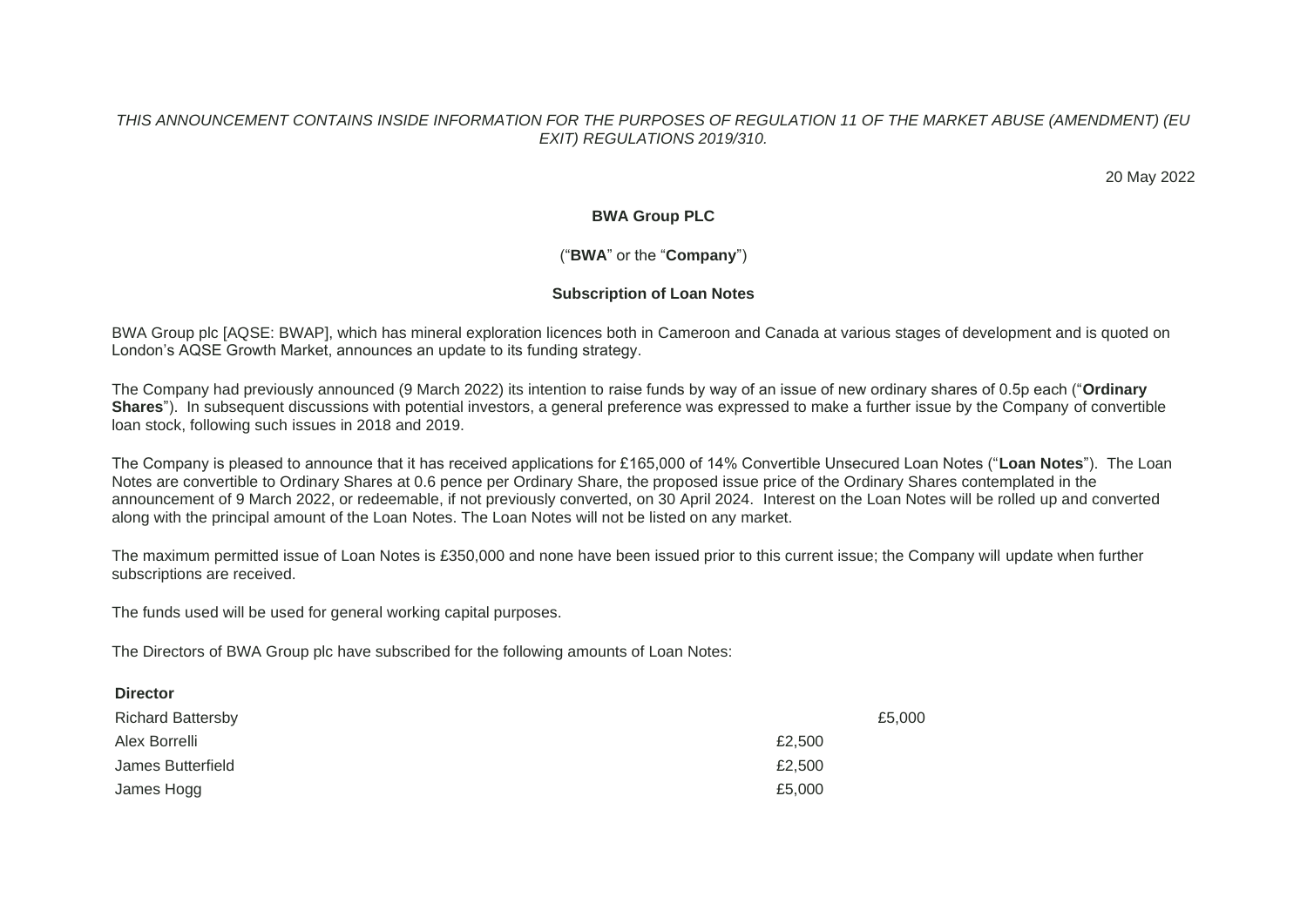The Directors of BWA are responsible for the contents of this announcement.

Ends -

### **For further information:**

**BWA Group PLC** Richard Battersby Chairman

+44 7836 238172 enquiries@bwagroupplc.com

**Allenby Capital Limited Corporate Adviser** Nick Harriss/Freddie Wooding **Market Abuse Regulation (MAR) Disclosure** +44 20 3328 5656

Notification and public disclosure of transactions by persons discharging managerial responsibilities and persons closely associated with them.

#### **Details of the persons discharging managerial responsibilities / persons closely associated**

| <b>Name</b>                                                                                                                                  | <b>Richard Battersby</b>                                                                                | <b>Alex Borrelli</b> | <b>James Butterfield</b> | <b>James Hogg</b>    |
|----------------------------------------------------------------------------------------------------------------------------------------------|---------------------------------------------------------------------------------------------------------|----------------------|--------------------------|----------------------|
| <b>Reason for</b><br>notification                                                                                                            | Director of BWA Group plc Director of BWA Group plc Director of BWA Group plc Director of BWA Group plc |                      |                          |                      |
|                                                                                                                                              | Initial                                                                                                 | Initial              | Initial                  | Initial              |
| Details of<br>the issuer,<br>emission<br>allowance<br>market<br>participant,<br>auction<br>platform,<br>auctioneer,<br>or auction<br>monitor | <b>BWA Group plc</b>                                                                                    | <b>BWA Group plc</b> | <b>BWA Group plc</b>     | <b>BWA Group plc</b> |
| LEI                                                                                                                                          | 213800XG3K7PTAAG8630_213800XG3K7PTAAG8630_213800XG3K7PTAAG8630_213800XG3K7PTAAG8630_                    |                      |                          |                      |